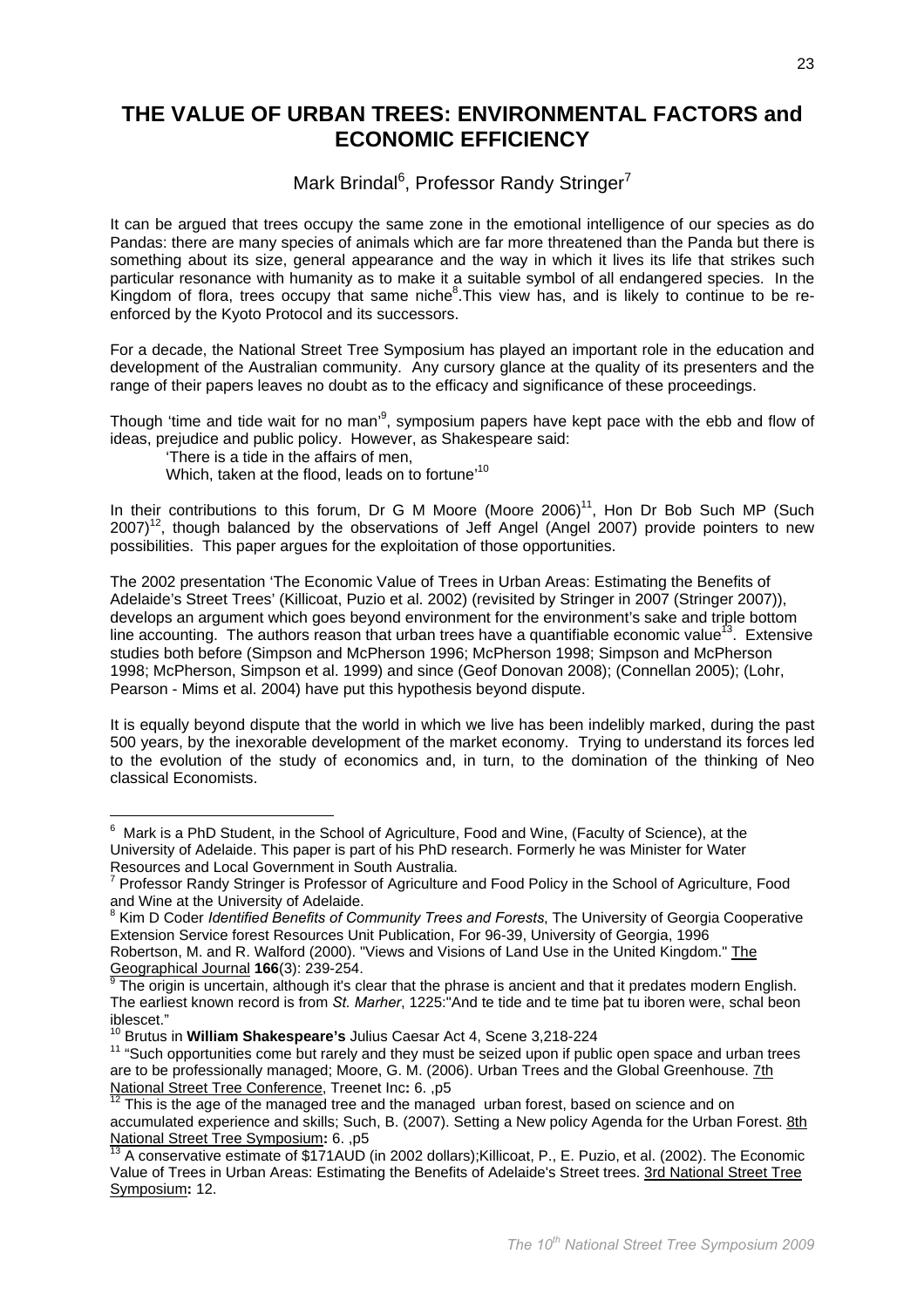To the chagrin of environmentalists and others seeking alternate paradigms, their theories<sup>14</sup> have become so pervasive as to colour opinion, shape policy and influence legislation. Killicoat, Puzio and Stringer (Killicoat, Puzio et al. 2002) highlight a future in which environmentalists are no longer relegated to the contemporary equivalence of Old Testament prophets but have an indisputable seat at the table of mainstream economic thought.

Urban green space should no longer be considered and managed as a liability or 'cost centre'. It is an 'asset', whose value increases with time and whose beneficial outputs should be accounted. Fixing an accurate value is one of the challenges we face.

Accountants like nothing better than a neat ledger. They claim that economic efficiency is enhanced when 'cost centres' can be clearly defined. Such unbundling, however, may be to the detriment of efficient resource management. Those concerned with street trees or urban green spaces should not fall into the same trap.

While street trees are an important component of the urban landscape, many contemporary thinkers conceive the totality of urban green spaces as constituting the urban ecological system (Miller and Hobbs 2002; Roetman and Daniels 2008). Whether a tree is planted in the street, in a park, car park or backyard, or simply some neglected remnant of the indigenous vegetation, its contribution to the environment is related to species, health, age and its relationship to understory plantings (if any), rather than where or why it was planted.

Apart from their intrinsic worth, street trees have an almost unique capacity to provide those linkages without which the urban landscape might fragment into isolated green islands set in a sea of concrete. steel and bitumen. By broadening its vision to include the cities' flora (no matter where it is situated), we not only educate and champion eco-friendly cities, we elevate street trees to an unassailable position within that construct. The components are already understood. The challenge is to synthesise them into an integrated whole.

## **Efficiency**

Efficiency is the linchpin of economic profitability. If urban green space can be conceived and safeguarded because of its economic profitability, then those responsible for its planning and management should be mindful of increasing that profitability through efficiency.

For trees, and especially for urban street trees, efficiency gains can be made through increasing their longevity, reducing maintenance costs and reducing damage to infrastructure.

Matching species to location is of prime importance. While the debate will continue on the relative merits of indigenous, native and exotic species, it is the suitability of species to modified locations (likely to become more hostile with global warming) which should form the paramount concern of urban planners.

# **Increasing Genetic Efficiency**

An argument can be mounted that we should draw on the expertise of arborists, botanists and geneticists in institutions such as the CSRIO and the Waite to develop new varieties and even new species which, while serving existing ecosystem needs, are capable of providing additional environmental services <sup>15</sup>in the urban setting<sup>16</sup>.

 $14$  Some of which, it can be argued, are tragically flawed and may well be responsible for creating many of our problems (eg (a) the notion that for every depletable resource, a substitute will arise and (b) the notion that the economy is infinitely expandable)

Least-Cost Input Mixtures of Water and Nitrogen for Photosynthesis Author(s): Ian J. Wright, Peter B. Reich,

Mark Westoby<br><sup>1616</sup> Ms Helen Leicht, working with a grower, trialled a range of power line friendly street trees. This culminated in the release of a new tree (Noel Surprise) in January 2006; hleicht@bigpond.net.au Leadbeater, S. (2006). A Community in Conflict-Discussion Paper. 7th National Street Tree Symposium: 9.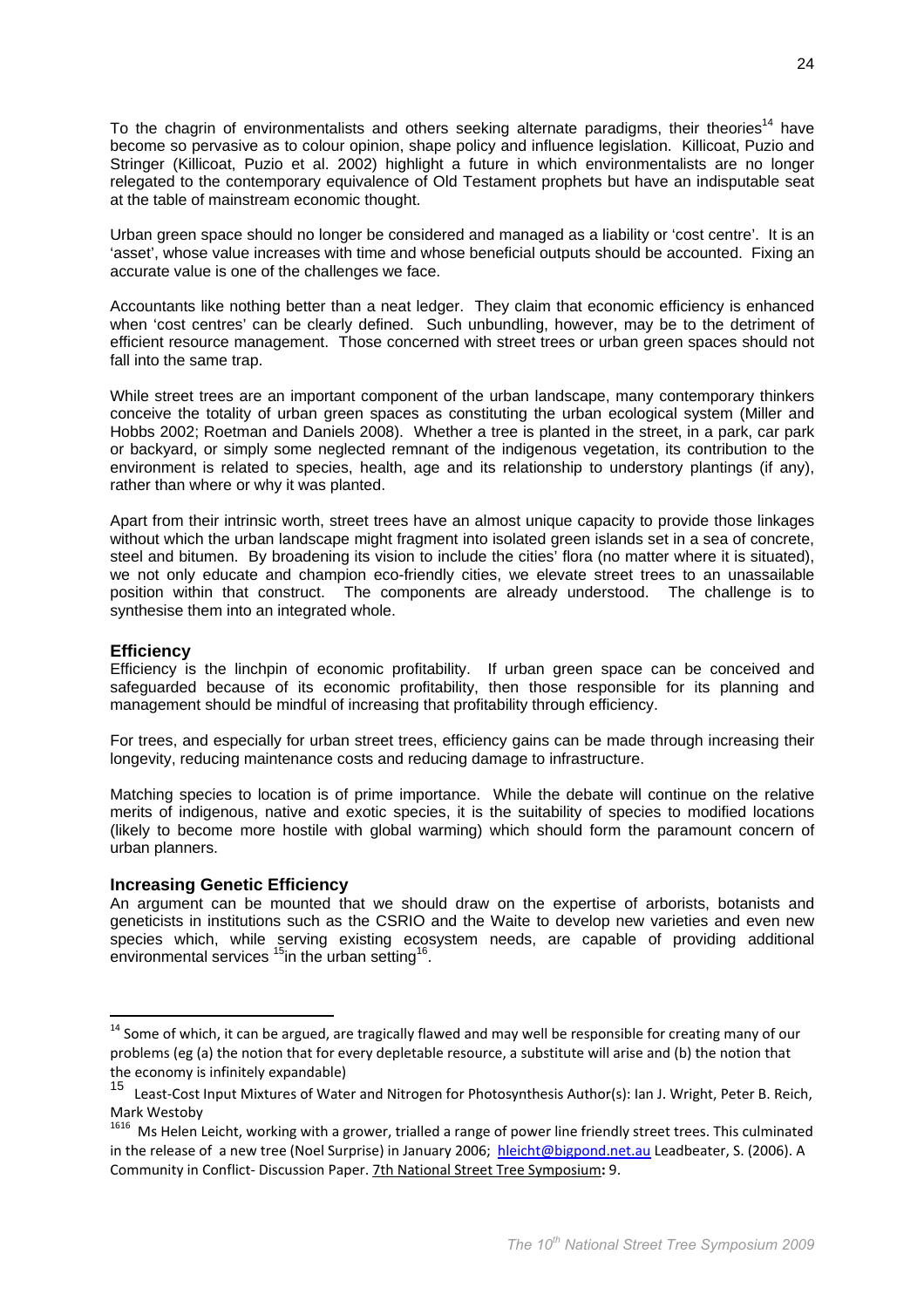Research has shown, for instance, that the tree roots of certain species are capable of assimilating toxic pollutants from the urban environment: organic compounds are often broken down by the tree. In the case of inorganic pollutants, such as heavy metals, evidence suggests that these are accumulated and stored benignly in the tree's root structures and not transmitted to the trunk. branches or leaves (Seuntjens, Nowack et al. 2005). This capacity creates the potential for urban street trees to play an even greater role in bio-remediation than was previously conceived.

Some, remembering the paper 'A Community in Conflict - Discussion Paper' (Leadbeater 2006) which was presented at the 2006 symposium, might consider that this implies the development of cultivars whose trunk reaches 2.5m above the ground before its lowest branch is extended and whose maximum canopy height is less than 4.5m. Such trees would obviate the need for the pruning and maintenance. Indeed, there may be some locations in which such trees would offer the most efficient solution. However, given that many studies suggest that the economic benefit of trees increases directly with their longevity and size, the most economically efficient solution may well lie in alternate strategies for service provision<sup>17</sup>.

Matching the most suitable species to its ideal location enhances the likelihood of producing the most economically efficient tree.

## **Environmental Efficiency**

Like all species, the genetic potential of street trees is limited by their environment.

#### Soil

A suitable and adequate milieu for root development is essential so that the tree might reach its full potential. It also promotes greater efficiency by lessening the maintenance required because of root damage to road surfaces and pavements (Leadbeater 2006). While the efficacy of 'structural soil' has been well tested (Grabosky et al. & Couenberg from (Plant 2002)) and its success when used in trenching documented (Plant 2002)<sup>18</sup>, the technique has been limited to green-field sites or to sites requiring major remedial works. To date, because of cost and potential root disturbance, trenching has not been considered a viable means of environmental improvement for existing urban street trees. Notwithstanding this, the technique is now so extensively accepted that a range of premixed structural soils are among the products available from at least one Australian firm<sup>19</sup>. Providing a suitable environment for root growth promotes longevity and increases the economic efficiency of trees.

# **Sharing Water Efficiently**

The most important factor in tree development and longevity is water. While provision may be made for trees to access adequate water supplies through trenching or the provision of an adequate permeable zone beneath their canopy, water supply is generally determined by weather patterns. Street trees, in particular, are forced to extract water from soil which has a continuous and impermeable barrier on both sides beneath the tree's canopy. A permeable zone may either not  $exist^{20}$  or be as narrow as 40cm. Yet this zone is expected to supply the water needs of mature trees growing 6 apart, with transverse intercepts (driveways) every 8 metres. Such trees survive because their root systems manage to access neighbouring gardens, or sources of supply including underground streams and leakage from both the potable water supply and sewerage systems.

#### The Costs of Efficiency Gains in the Water Delivery System

In South Australia that regime is changing. Water scarcity is increasing its resource value. However, the debate about what constitutes 'best practise' in water resource management 'continues to be hampered by a sort of water blindness favouring a basically technical conceptualisation of water. In line with such a view, water resources management is taken as various ways of controlling and governing direct water use and related waste flows, not as managing water's various functions in the landscape' (Falkenmark 2003, p237).

<sup>&</sup>lt;sup>17</sup> The undergrounding of power cables being the most obvious example

<sup>&</sup>lt;sup>18</sup>" Sydney, Melbourne and Hobart have incorporated "tree trenches" into major streetscape improvement projects where large growing tree species were an important part of the desired outcome" (Plant 2002)

<sup>&</sup>lt;sup>19</sup> Benedict Soil and Gravel Pty Ltd. (Sydney) www.benedict.com.au The products are marketed as Benedict Smartmix2 & 3

<sup>&</sup>lt;sup>20</sup> As in many urban car parks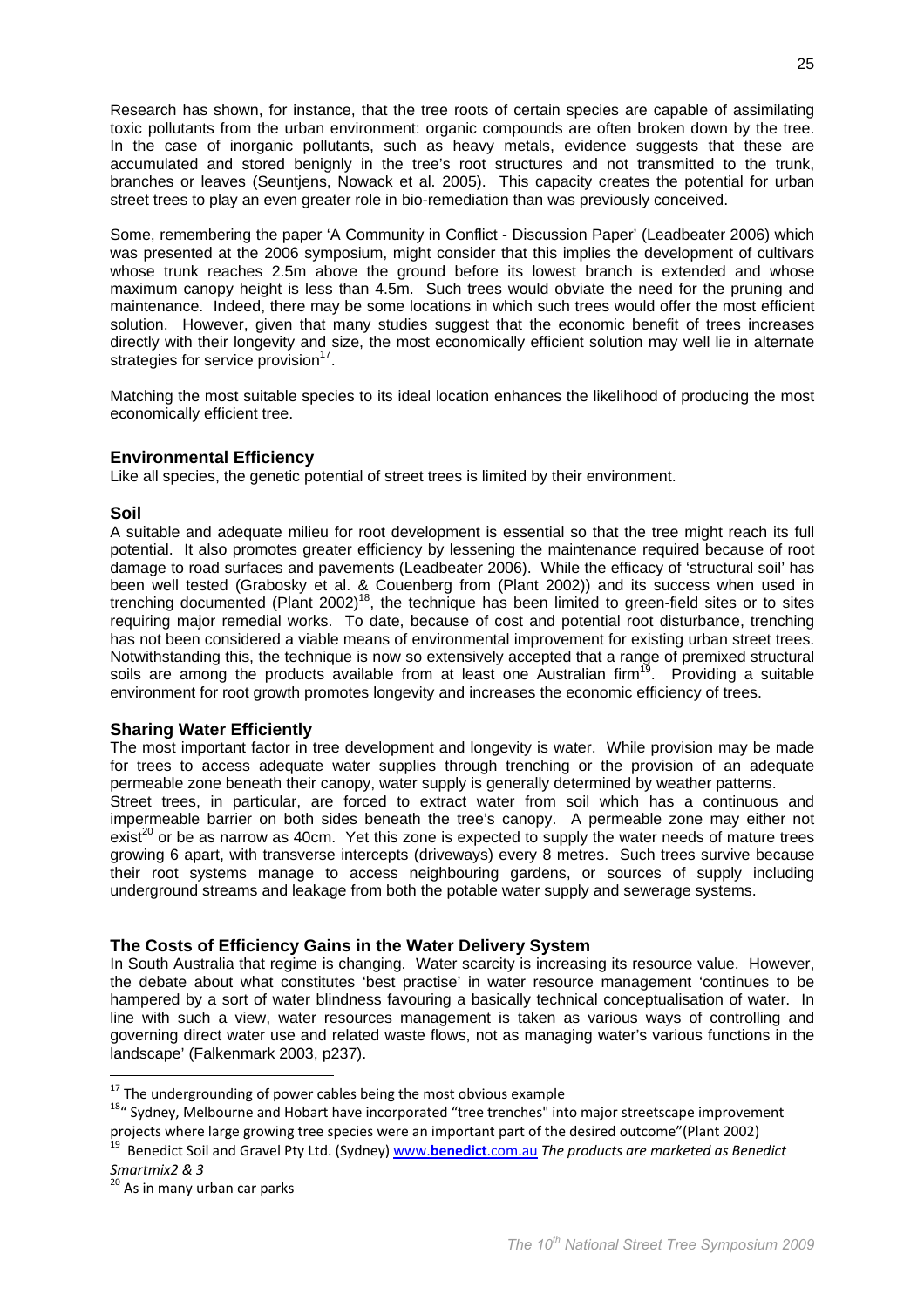SA Water estimate system losses at about 10%. Water use in Adelaide is approximately 300,000ML pa. This equates to the system providing 30,000MLs of water to the urban environment through leakage (South Australia 2004, p11). The sewerage system accounts for an estimated annual flow of 100,000ML (60% of residential + 100% return of commercial and industrial). If we assume a similar leakage rate, this source provides another 10,000MLs of environmental water (ibid, p11). Efficiency gains will come at a cost to the urban environment and, in particular, to street trees.

## The Cost of Drought and Water Price Rises

The years of drought in south-eastern Australia resulted in water restrictions for household gardens. As a consequence many street trees, relying on water from adjacent properties, became stressed. This could be considered a normal part of the Australian climatic cycle and one could contemplate that the ecosystem should return to its general equilibrium. However, with watering restrictions in place, the South Australian Government used the crisis to announce steep increases in the price of water.

Previous studies (2000) have shown that, while the price of water used internally is relatively elastic (Thomas and Syme, 1979, Perth Aus., -0.04, Veck & Bill, Alberton & Thokaza, South Africa, -0.13), the price of water used outdoors is inelastic (Thomas and Syme, 1979, Perth Aus., -0.31, Veck & Bill, Alberton & Thokaza, South Africa, -0.38). It would appear that with a price rise in the region of 10%, the volume of water used externally will drop 3.1% (or 1674 ML/annum using Water Proofing Adelaide figures).

The suburbs of Adelaide already exhibit many examples of abandoned gardens. Other householders have installed water wise plantings or subsurface irrigation. Some have installed synthetic lawns. Others have dramatically increased the areas of impermeable paved surfaces. Each of these actions deprives deep rooted plants of moisture.

## The Cost of Urban Infill

Traditionally the suburbs of Adelaide have reflected the Australian dream: the modest house on the quarter acre block, 'the home among the gum trees, with lots of plum trees'. The city epitomised the 'garden city' as conceived by Ebenezer Howard in his 1898 book. 'Tomorrow: a peaceful path to real reform'. In reality, it is increasingly accepted that the concept is wasteful and inefficient in its use of land and infrastructure resources. Increased urban density has become a policy goal.

However, rather than pursue the vision of the Swiss-French architect Le Corbusier, who envisaged dense concentrations of people in high-rise condominiums, with 95% of the plot ratio being devoted to green spaces and urban forest, the South Australian Government has sought increased density through the subdivision of suburban blocks.

Where once one dwelling existed on a 600m<sup>2</sup> allotment, with a roof area occupying about a quarter of the area, there are now two and sometimes three homes. The roof area of each is generally larger than that of the original dwelling. The necessity of three driveways, patio areas etc results in an increase of impervious surfaces from about 30% to between 80 and 90% of the allotment. The consequences for subsurface moisture are as obvious as are the consequences for increased run off.

Higher urban densities remained elusive. Twenty years ago the original house would have provided a home for five or six people. Census data reveals that the occupancy rate of dwellings in Adelaide is around two. No more people are housed on the allotment, but a lot more resources have been used to house them.

Again this has a water consequence: single person households use more water per person than do multi person households. As the occupancy rate decreases, the demand for water will increase, price will increase and the elasticity of outdoor water use will again come into play.

# The Cost of Capturing Stormwater Run-Off

The South Australian Government has recently committed to a storage and recovery program harvesting 80 gigalitres of potable water per annum. As total run-off is calculated to be in the order of 160 gigalitres (South Australia 2004), and as this run-off is not available to street trees, there would appear to be little problem.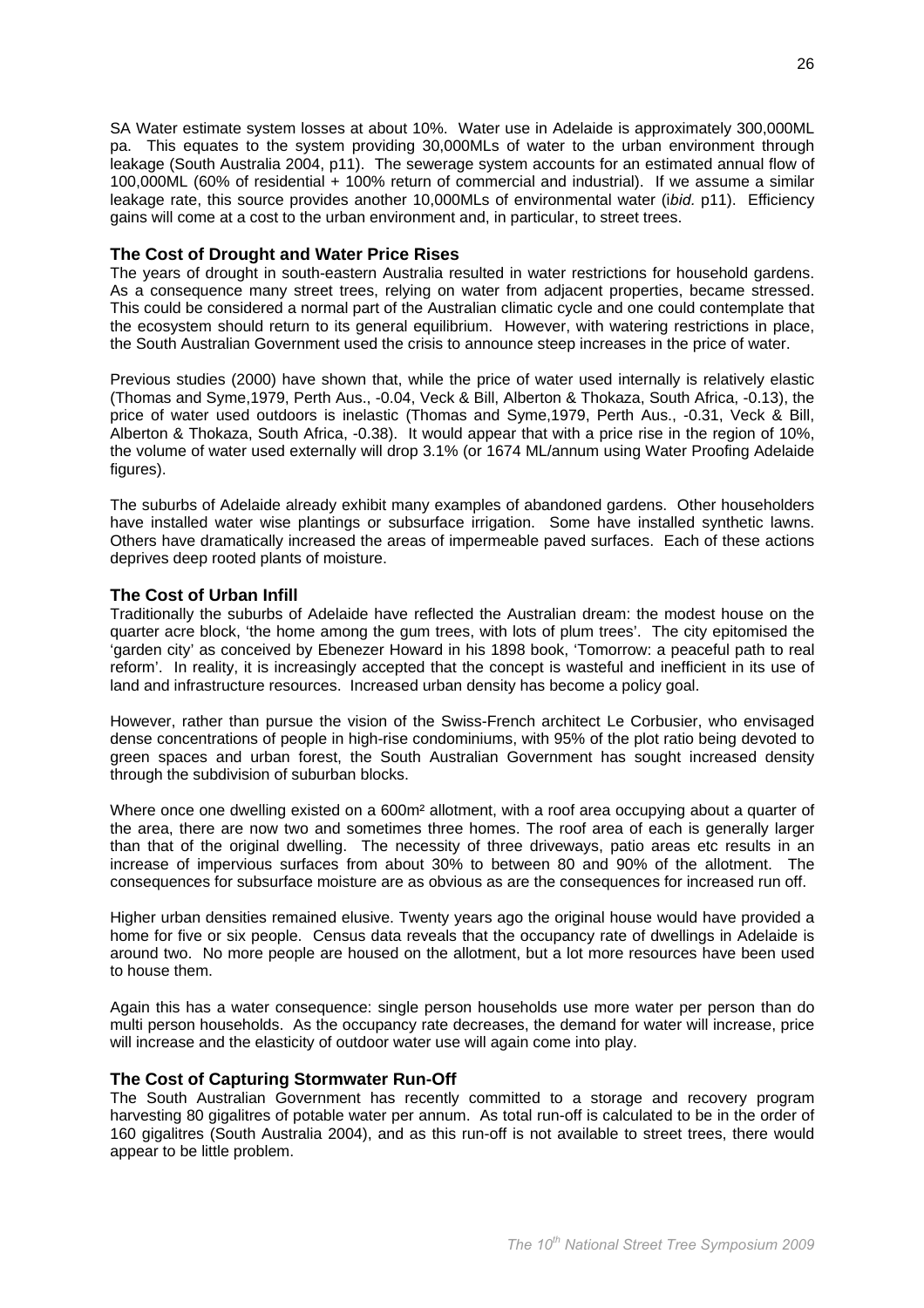If the previously mentioned policies deprive urban ecosystems of significant quantities of water, we may well reach a point which is catastrophic for street trees. The most logical solution, therefore, is to develop a management regime which assigns an adequate share of rainwater run-off to urban green spaces and, in particular, street trees.

David Lawry has been working on an innovative and cost effective solution for in situ tree plantings. It has the potential, not only to water the trees, but, because it this changes root patterns, to diminish the damage and consequently the costs associated with payement and road paying repairs. It therefore increases the economic efficiency of the tree

He hopes to achieve this through a design which utilises two waste products; water treatment solids and old tyres. The water treatment solids exhibit compaction characteristics and free draining structures similar to structural soils. Additionally, the cation fixing properties of the medium will facilitate the removal of nutrients and heavy metals from roadway run-off, while its carbon component will contribute positively to the soil profile.

The proposed system can be engineered to collect given volumes of water during any rainfall event. It has the advantage of capturing, at least theoretically, first flush run-off. Importantly, this water contains all of the environmental "nasties". Because these can be captured by the medium and captured or processed in the root zone of trees, the ecosystem advantages and the smaller amount of remediation required to purify the remaining water in Wetlands is obvious.

# **Carbon Sequestration and its Economic Possibilities**

# **Dispelling Some Myths**

In 2007 Jeff Angel delivered a paper, 'Trees and Carbon Trading'. He acknowledged that 'the tree has been an enduring feature in the policy, rhetoric and symbolism of the environmental fight' (Angel 2007, p.1). He posits that the champions of carbon trading are 'leveraging off the last 30 years of environmental campaigning that made the trees so popular with the community' (ibid. p1).

He goes on to assert however that 'tree plantations are the least credible carbon offset' (ibid. p2) and quotes Cambridge University botanist Oliver Rackham as saying 'telling people to plant trees (to address climate change) is like telling them to drink more water to keep down rising sea levels' (Ibid, p.3). Indeed, studies reveal that over their lifecycle, all vegetation, including trees, are carbon neutral: while vegetation extracts carbon and synthesises it into organic compounds, when that vegetation dies, aerobic decomposition releases the sequestered carbon.

# Kyoto and the Future

Under the Kyoto protocols, urban vegetation cannot be included in the calculations of greenhouse gas emissions, as either sinks or for the purposes of sequestration. Nor is it intended that urban vegetation can be used in carbon credit calculations or carbon trading. This is primarily because of difficulties that relate to verification of data and the relatively small scale of urban plantings in relation to the large scale of forests or plantations. Moore (2006) argues that 'this does not seem logical and it is difficult to imagine that under the more stringent post-Kyoto protocols, urban woody vegetation will not have some value after 2012. Again this should translate into an added recognition of the increased value of urban woody vegetation in real terms'. (ibid. p.5). This contention receives qualified support in a paper by McHalea (McHalea, McPhersonb et al. 2007).

From its genesis, policymakers have targeted major point sources of polluting products (e.g. oil refineries are held responsible, not only for the emissions of the refining process, but for the carbon emissions produced by consumers). Logic and equity<sup>21</sup> would suggest that either future protocols or the governments responsible for their management and implementation will hold urban centres<sup>22</sup>  $accountable$  for their emissions in a similar manner<sup>23</sup>.

<sup>&</sup>lt;sup>21</sup> Taxing urban populations in respect to their "carbon footprint" is one methodology by which the developing world can be relieved of some of the burden of the first world's profligacy

<sup>&</sup>lt;sup>22</sup> "With over 60% of world' population (nearly 5 billion people) expected to be living in urban areas by 2030 (compared with less than 15% in 1990 and 48% in 2002), cities are rising to the top of the policy agenda" Additionally, by "2000 there were 388 cities with a million or more inhabitants(UN2002)....with 16 cities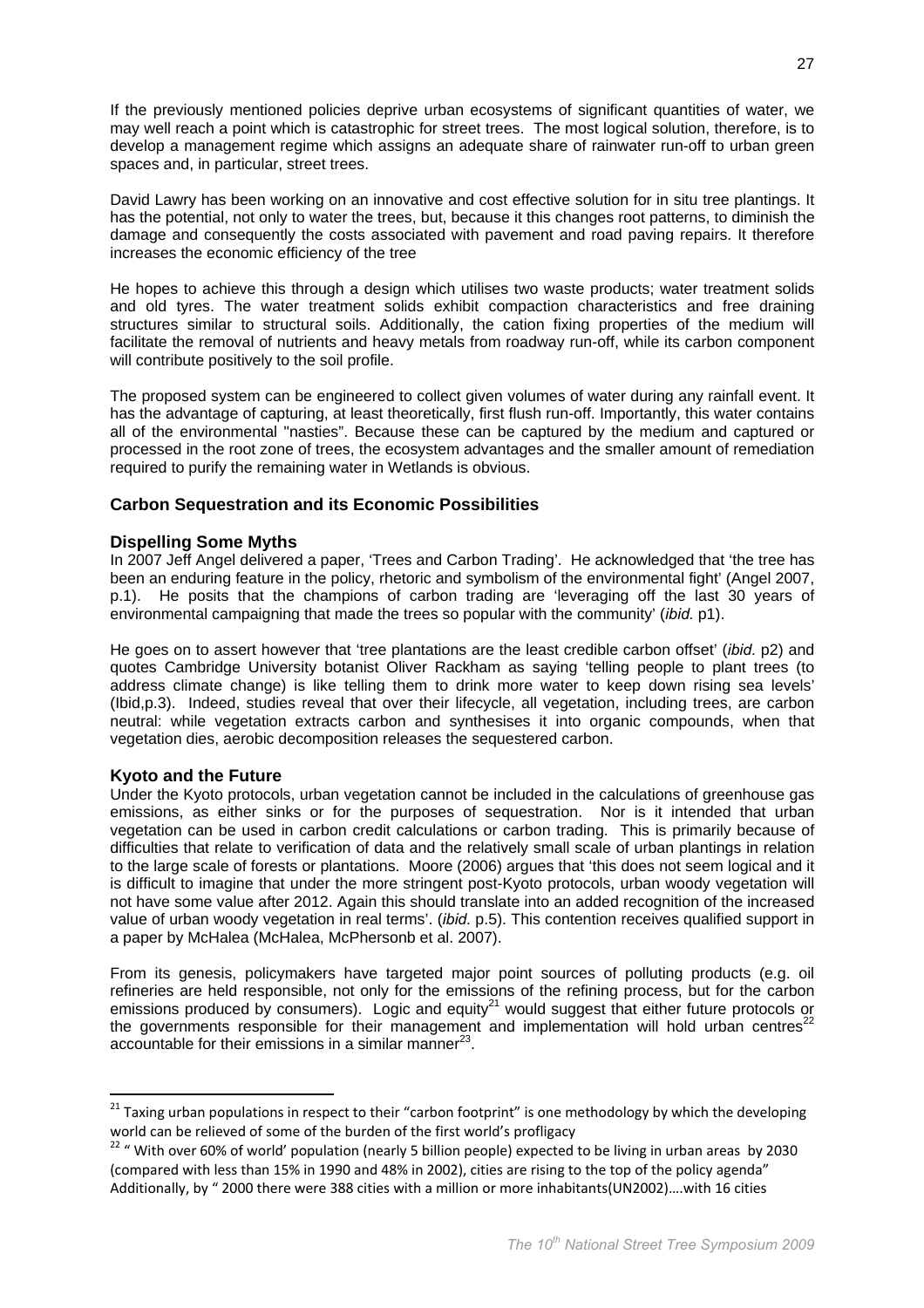Indeed, the work of Rees and others (Rees 1992) (Rees 1995; Rees 1996) could lead policymakers in the direction of an even more focused 'user pays' system: vis taxing urban centres for their carbon footprint.

While the way forward is uncertain, all signposts indicate that the urban forest will play an integral role in future plans for the bio sequestration of carbon.

## **Present Opportunities**

In concentrating on the future, it is easy to ignore immediate opportunities. As has been mentioned, scientifically, trees represent an efficient means of bio sequestration in the short and medium term. The world must find long-term solutions. To do this we can have no better teacher than nature<sup>24</sup>.

Vast reserves of coal, oil and natural gas, having locked carbonaceous material beneath the earth's crust for aeons, have given this planet its current climatology. Their release is universally attributed as the prime cause of global warming. These reserves were created by the anaerobic decomposition of carbonaceous material Vast quantities of green organics found their way into aqueous environments and, protected from the atmosphere, formed those reserves which, with heat, pressure and time would provide the fuel sources of the modern epoch. On its journey the detritus was critical in providing nutrients to estuarine ecosystems<sup>25</sup>.

Why then, in a world which is desperately attempting to sequester carbon, are we lectured by Catchment Management Boards (behind whom stand water engineers) to sweep our gutters clean of leaves and never to dispose of green waste in our watercourses? I refer you back to Falkenmark's comment 'water resources management is taken as various ways of controlling and governing direct water use and related waste flows, not as managing water's various functions in the landscape' (Falkenmark 2003, p237). The purpose of stormwater drainage systems is to avoid flooding. Economic efficiency in such systems is measured by getting the maximum amount of water through the least amount of infrastructure in the shortest possible time. Leaves and other vegetable matter, block outlets and slow flow, creating inefficiency. In a world where the efficiency of a part is often regarded as more important than the well-being of the whole, leaves are to be avoided.

Unfortunately for us and for our environment, we are trapped by this error. Since most of the urban world is 'stuck' with stormwater systems engineered on the principles outlined, to ignore the engineer's advice is to court flooding and, at worst, systems failure. Nevertheless as old systems are replaced or new systems constructed, a holistic approach to urban ecological management which mimics natural systems should be developed. The efficiency of these new systems should be estimated by their lack of disruption to the ecosystem.

# **Possible Solutions**

In the short term then, does this consign leaf litter to the debit column when measuring the economic value of street trees? The answer, according to Dr. Tim Flannery (Flannery 2008) and other distinguished academics, is no.

Urban leaf litter, and most particularly that of large deciduous trees, is a valuable fuel source for pyrolysis (often referred to as char burning). This process generates excess methane that can be used as a fuel. The waste product is carbon. Such carbon, unlike a growing forest, is tangible. It does not need to be estimated. It contains neither risk nor uncertainty. It can be weighed and

<sup>24</sup> George Santayana: "Those who cannot learn from history are doomed to repeat it". H.G. Wells: "History is the race between education and catastrophe"

becoming "megacities" in 2000 (a "megacity" has a population of 10 million or more)(2003). Water for People, Water for Life. The United Nations World Water Development Report. Barcelona, UNESCO: 575. p160.

if petroleum product emissions are accounted at refineries and double dipping is to be avoided, the emissions for which the urban centre would be held responsible are "total emissions minus petroleum product emissions"

<sup>&</sup>lt;sup>25</sup> the same process remains a primary part of a modified estuarine ecosystems and can be seen in such places as the Kimberley region of Australia and the Amazon river basin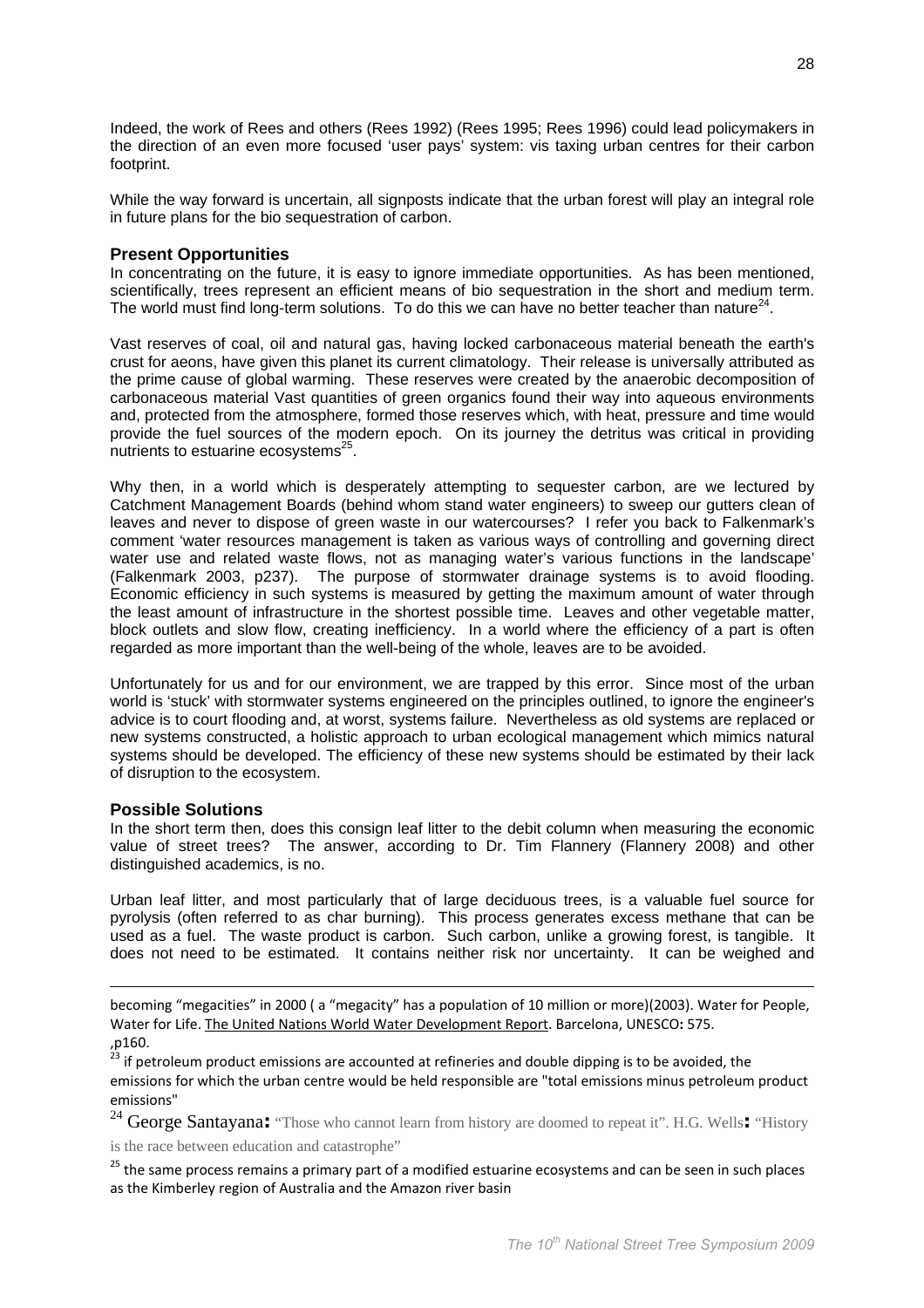measured, its credits sold. It has a stability which is measured in centuries. It has been demonstrated to enhance soil structure, fertility and water retention rates, especially in fragile soils (Lal 2004).

If we consider that a mature plane tree can sequester about 70kg of atmospheric carbon per annum and that a large amount of this carbon is used to form the leaves, the potential of urban forest as a major source of fuel for the bio charter industry is enormous. The economic value of each street tree would increase accordingly.

#### **Further Possibilities**

We cannot do justice to all the possibilities for enhancing the economic value of our urban forest within the limited confines of this paper. However, I would like to canvass one more.

In a recent address at the University of Adelaide, Associate Professor David Paton spoke of the loss of habitat for the birds of the Mount Lofty region and the consequent endangerment of a number of species. Properly planned, suitable plantings in urban green spaces could remediate this problem. Executed as a contractual arrangement between local government authorities, government or wildlife conservation trusts such plantings could generate revenue for their owners. The provision and management of urban habitat could prove a profitable business venture.

# **Summary**

In concluding, we seek to avoid the pitfalls of oversimplification. We see the future of the management of urban green space as a myriad of possibilities. We see the work Stringer and others as establishing, beyond doubt, the rightful place of environmental managers in economic fora. We have not attempted to place a value on urban trees, for not only do these vary with species, site and size, but, as new uses are found for them and as the measures by which their values are assessed change<sup>26</sup> their economic value will increase. Rather we have attempted to argue a case for increasing the economic value of street trees through efficiency and through canvassing alternative possibilities for their use

While environmental economics must grapple with the constructs of efficiency it should never succumb to the pitfall of 'one size fits all' solutions. Environmental efficiency is achieved holistically but is dependent on optimum solutions within the complexities of species, place and time. Changing any of the variables will result in different solutions for each place and each species at any particular time.

Though the solutions will be complex, we remain confident that they are achievable. A decade ago you came together because you believed that you have a part to play in saving street trees. I think that you should go from here believing that you have a part to play in saving our world. For as Robert Kennedy once said: 'Few will have the greatness to bend history itself; but each of us can work to change a small portion of events, and in the total of all those acts will be written in the history of this generation'.

<sup>&</sup>lt;sup>26</sup> When Killicoat et al calculated their original values, the median house value was hundred and \$174,000. It is currently \$360,000 (Anthony Toop, 12/08/09). If street trees add, as asserted, 1% to house value the median value of those trees is \$3600. Toop estimates the value of a garden to be 10% of the sale value of the property i.e. \$36,000. Trees on properties could therefore be worth considerably more than \$3600.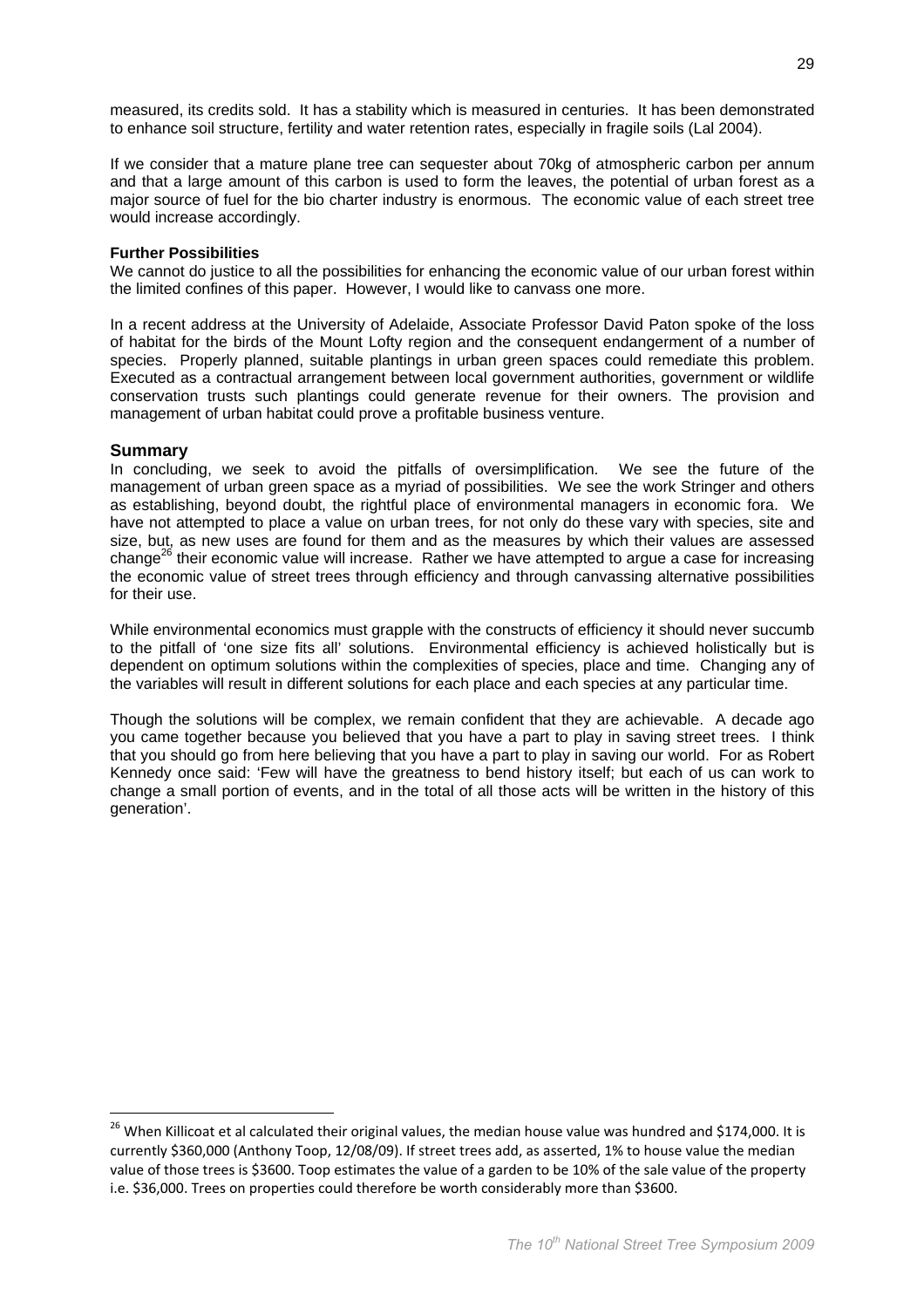Reprinted from: Killicoat, P., E. Puzio et al. (2002) "The Economic Value of Trees in Urban Areas: estimating the Benefits of Adelaide's Street Trees" By Permission of the Authors

Table 1 summarises many tree benefits, including various estimates of the values associated with those benefits. Table 1 An overview of tree benefits: selected studies.

## **Temperature and Energy Use**

a) Community heat islands (3o to  $10^{\circ}$ F warmer than surrounding countryside) exist because of decreased wind, increased high density surfaces, and heat generated from human associated activities, all of which requires addition energy expenditures to off-set. Trees can be successfully used to mitigate heat islands.

b) Trees reduce temperatures by shading surfaces, dissipating heat through evaporation, and controlling air movement responsible for advected heat.

## **Shade**

a) 20°F lower temperature on a site from trees.

b) 35°F lower hard surface temperature under tree shade than in full summer sun.

c) 27% decrease in summer cooling costs with trees.

d) 75% cooling savings under deciduous trees.

e) 50% cooling energy savings with trees. (1980) 20°F lower room temperatures in uninsulated house during summer from tree shade.

f) \$242 savings per home per year in cooling costs with trees.

g) West wall shading is the best cooling cost savings component.

h) South side shade trees saved \$38 per home per year.

i) 10% energy savings when cooling equipment shaded (no air flow reduction).

i) 12% increase in heating costs under evergreen canopy

k) 15% heating energy sayings with trees (1980).

I) 5% higher winter energy use under tree shade.

m) \$122 increase in annual heating costs with south and east wall shading off-set by \$155 annual savings in cooling costs.

n) Crown form and amount of light passing through a tree can be adjusted by crown reduction and thinning.

o) Shade areas generated by trees are equivalent to \$2.75 per square foot of value (1975 dollars).

#### **Wind Control**

a) 50% wind speed reduction by shade trees yielded 7% reduction in heating energy in winter.

b) 8% reduction in heating energy in home from deciduous trees although solar gain was reduced.

c) \$50 per year decrease in heating costs from tree control of wind.

d) Trees block winter winds and reduces 'chill factor'.

e) Trees can reduce cold air infiltration and exchange in a house by maintaining a reduced wind or still area.

f) Trees can be planted to funnel or baffle wind away from areas - both vertical and horizontal concentrations of foliage can modify air movement patterns.

g) Blockage of cooling breezes by trees increased by \$75 per year cooling energy use.

#### **Active Evaporation**

a) 65% of heat generated in full sunlight on a tree is dissipated by active evaporation from leaf surfaces. (Source: Kim D. Coder Identified Benefits of Community Trees and Forests. The University Of Georgia Cooperative Extension Service Forest Resources Unit Publication, For96-39. University of Georgia, 1996).

b) 17% reduction in building cooling by active evaporation by trees.

c) One acre of vegetation transpires as much as 1600 gallons of water on sunny summer days.

d) 30% vegetation coverage will provide 66% as much cooling to a site as full vegetation coverage.

e) A one-fifth acre house lot with 30% vegetation cover dissipates as much heat as running two central air conditioners.

#### **Pollution Reduction**

a) Community forests cleanse the air by intercepting and slowing particulate materials causing them to fall out, and by absorbing pollutant gases on surfaces and through uptake onto inner leaf surfaces.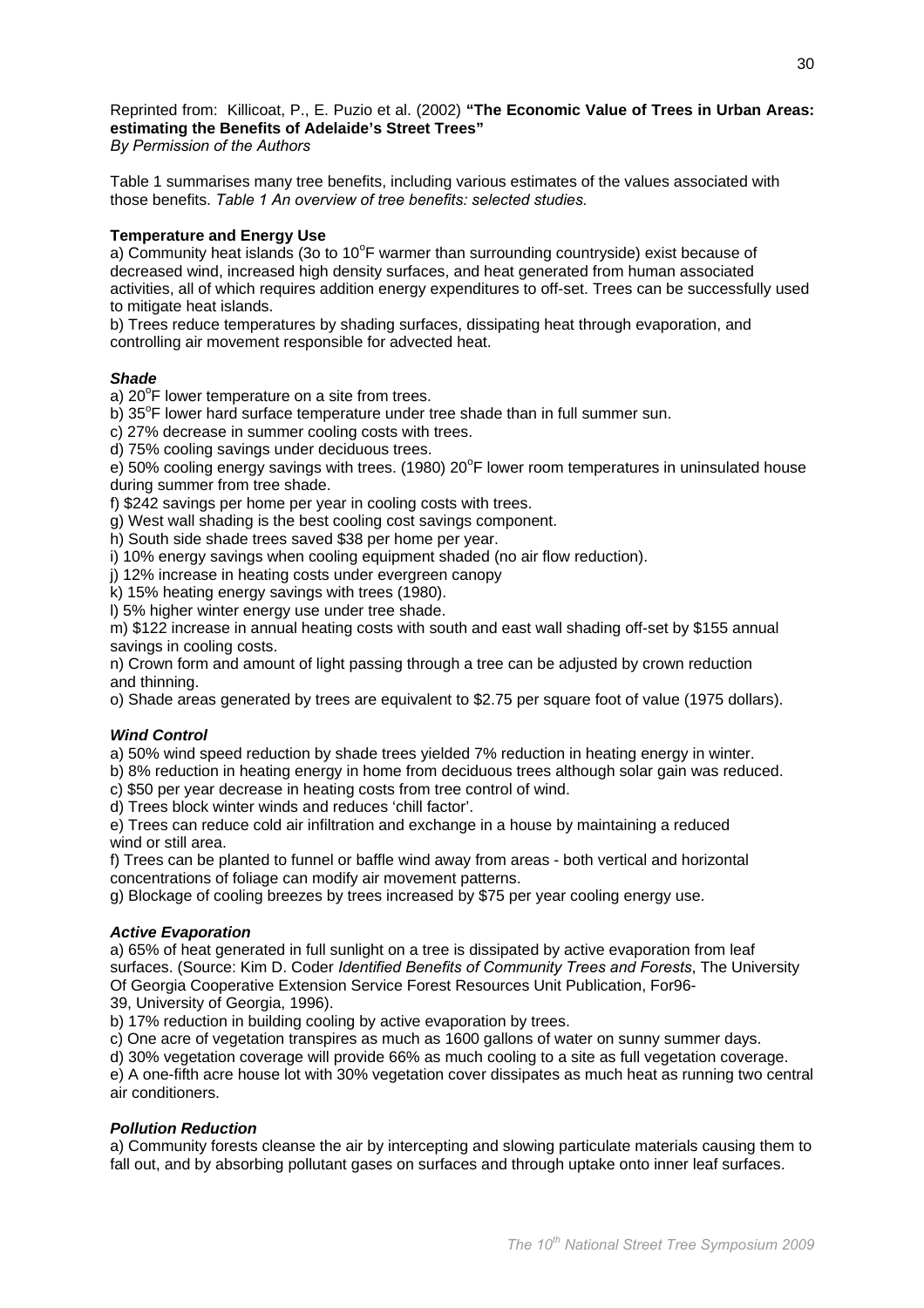b) Pollutants partially controlled by trees include nitrogen oxides, sulfur dioxides, carbon monoxide, carbon dioxide (required for normal tree function), ozone, and small particulates less than 10 microns in size.

c) Removal of particulates amounts to 9% across deciduous trees and 13% across evergreen trees. d) Pollen and mould spore, are part of a living system and produced in tree areas, but trees also sweep out of the air large amounts of these particulates.

e) In one urban park (212 ha), tree cover was found to remove daily 48lbs particulates. 9lbs nitrogen dioxide. 6 lbs sulfur dioxide, and frac12; lbs carbon monoxide. (\$136 per day value based upon pollution control technology).

f) 60% reduction in street level particulates with trees.

g) One sugar maple (one foot in diameter) along a roadway removes in one growing season 60mg cadmium, 140 mg chromium, 820 mg nickel and 5200mg lead from the environment. h) Interior scape trees can remove organic pollutants from indoor air.

# **Carbon Dioxide Reduction**

a) Approximately 800 million tons of carbon are currently stored in US community forests with 6.5 million tons per year increase in storage (\$22 billion equivalent in control costs).

b) A single tree stores on average 13 pounds of carbon annually.

c) A community forest can store 2.6 tons of carbon per acre per year.

## **Hydrology**

a) Development increases hard, non-evaporative surfaces and decreases soil infiltration – increases water volume, velocity and pollution load of run-off -- increases water quality

losses, erosion, and flooding.

b) Community tree and forest cover intercepts, slows, evaporates, and stores water through normal tree functions, soil surface protection, and soil area of biologically active surfaces.

## **Water Run-Off**

a) 7% of winter precipitation intercepted and evaporated by deciduous trees.

b) 22% of winter precipitation intercepted and evaporated by evergreen trees.

c) 18% of growing season precipitation intercepted and evaporated by all trees.

d) For every 5% of tree cover area added to a community, run-off is reduced by approximately 2%

e) 7% volume reduction in six-hour storm flow by community tree canopies.

f) 17% (11.3 million gallons) run-off reduction from a twelve-hour storm with tree canopies in a medium-sized city (\$226,000 avoided run-off water control costs).

# **Water Quality / Erosion**

a) Community trees and forests act as filters removing nutrients and sediments while increasing ground water recharge.

b) 37,500 tons of sediment per square mile per year comes off of developing and developed landscapes - trees could reduce this value by 95% (\$336,000 annual control cost savings with trees). c) 47% of surface pollutants are removed in first 15 minutes of storm. This includes pesticides, fertilizers, and biologically derived materials and litter.

d) 10,886 tons of soil saved annually with tree cover in a medium-sized city.

# **Glare Reduction**

a) Trees help control light scattering, light intensity, and modifies predominant wavelengths on a site. b) Trees block and reflect sunlight and artificial lights to minimize eye strain and frame lighted areas where needed for architectural emphasis, safety, and visibility.

# **Property Values -- Real Estate Comparisons**

a) Community trees and forests provide a business generating, and a positive real estate transaction appearance and atmosphere.

b) Increased property values, increased tax revenues, increased income levels, faster real estate sales turn-over rates, shorter unoccupied periods, increased recruitment of buyers, increased jobs, increased worker productivity, and increased number of customers have all been linked to tree and landscape presence.

c) Tree amenity values are a part of real estate prices.

d) Clearing unimproved lots is costlier than properly preserving trees.

e) 6% (\$2,686) total property value in tree cover.

f) \$9,500 higher sale values due to tree cover.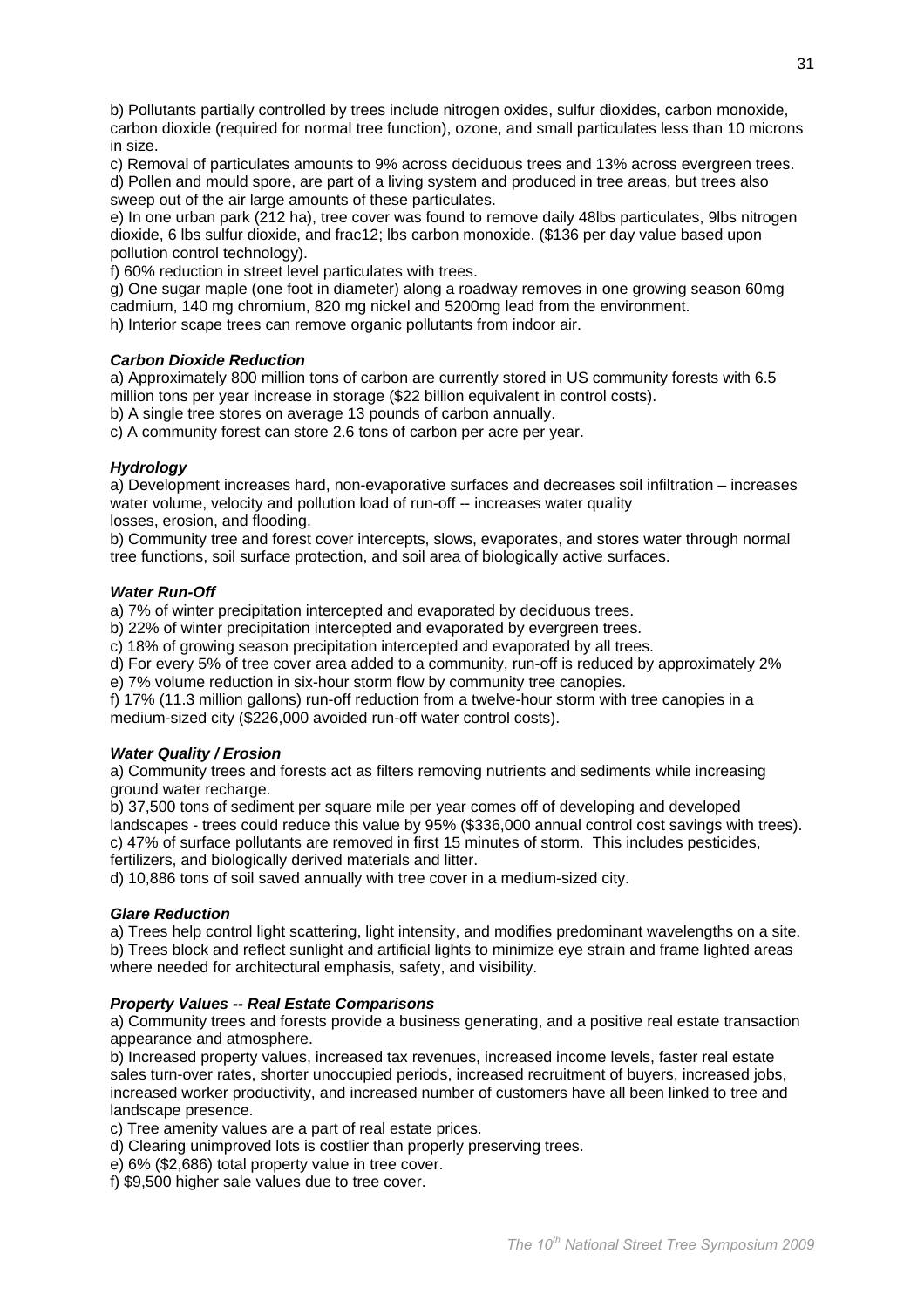g) 4% higher sale value with five trees in the front yard -- \$257 per pine, \$333 per hardwood, \$336 per large tree, and \$0 per small tree.

h) \$2,675 increase in sale price when adjacent to tree green space as compared to similar houses 200 feet away from green space.

i) \$4.20 decrease in residential sales price for every foot away from green space.

i) 27% increase in development land values with trees present.

k) 19% increase in property values with trees. (1971 & 1983)

I) 27% increase in appraised land values with trees. (1973)

m) 9% increase in property value for a single tree. (1981)

n) Values of single trees in perfect conditions and locations in the Southeast range up to  $$100.000.$ 

o) \$100 million is the value of community trees and forests in Savannah, GA.

p) \$386 million is the value of community trees and forests in Oakland, CA (59% of this value is in residential trees).

## **Animal Habitats**

a) Wildlife values are derived from aesthetic, recreation, and educational uses.

b) Lowest bird diversity is in areas of mowed lawn - highest in area of large trees, greatest tree diversity, and brushy areas.

c) Highest native bird populations in areas of highest native plant populations.

d) Highly variable species attributes and needs must be identified to clearly determine tree and community tree and forest influences.

e) Trees are living systems that interact with other living things in sharing and recycling resources -- as such, trees are living centres where living thing congregate and are concentrated.

f) The annual ecological contribution of an average community tree is estimated at \$270.

#### **Aesthetic Preferences**

a) Conifers, large trees, low tree densities, closed tree canopies, distant views, and native species all had positive values in scenic quality.

b) Large old street trees were found to be the most important indicator of attractiveness in a community.

c) Increasing tree density (optimal 53 trees per acre) and decreasing understory density are associated with positive perceptions.

d) Increasing levels of tree density can initiate feelings of fear and endangerment – an optimum number of trees allows for visual distances and openness while blocking or screening developed areas

e) Species diversity as a distinct quantity was not important to scenic quality.

#### **Visual Screening**

a) The most common use of trees for utilitarian purposes is screening undesirable and disturbing sight lines.

b) Tree crown management and tree species selection can help completely or partially block vision lines that show human density problems, development activities, or commercial / residential interfaces.

#### **Health**

a) Stressed individuals looking at slides of nature had reduced negative emotions and greater positive feelings than when looking at urban scenes without trees and other plants.

b) Stressed individuals recuperate faster when viewing tree filled images.

c) Hospital patients with natural views from their rooms had significantly shorter stays, less pain medicine required, and fewer post-operative complications.

d) Psychiatric patients are more sociable and less stressed when green things are visible and immediately present.

#### **Human Social Interactions**

a) People feel more comfortable and at ease when in shaded, open areas of trees as compared to areas of hardscapes and non-living things.

b) People's preferences for locating areas of social interactions in calming, beautiful, and naturedominated areas revolve around the presence of community trees and forests.

c) Trees and people are psychologically linked by culture, socialization, and coadaptive history.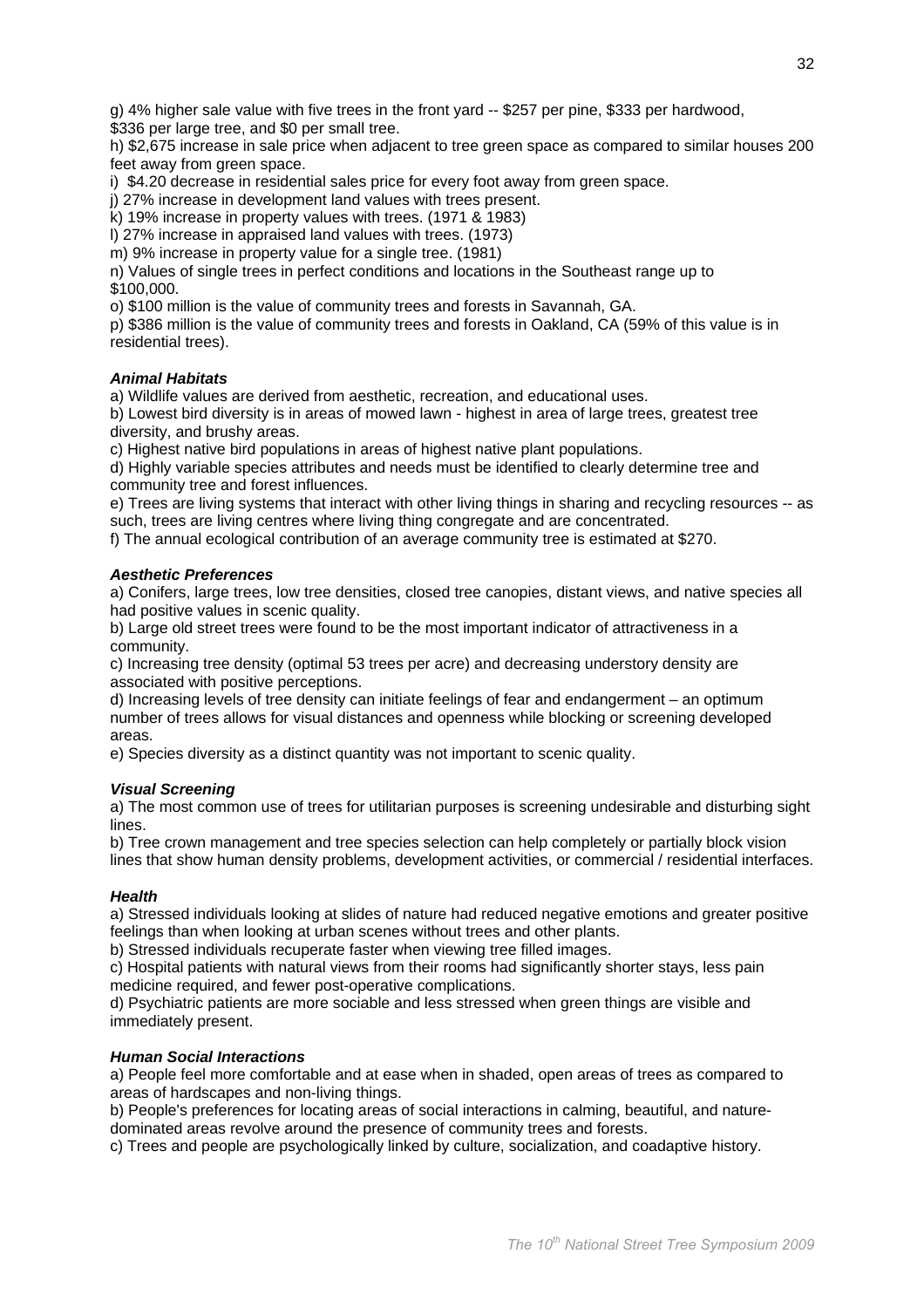# **Recreation**

a) Contact with nature in many communities may be limited to local trees and green areas (for noticing natural cycles, seasons, sounds, animals, plants, etc.) Trees are critical in this context. b) \$1.60 is the willing additional payment per visit for use of a tree covered park compared with a maintained lawn area.

# **Noise Abatement**

a) 7db noise reduction per 100 feet of forest due to trees by reflecting and absorbing sound energy (solid walls decrease sound by 15 db)

b) Trees provide 'white noise', the noise of the leaves and branches in the wind and associated natural sounds that mask other man-caused sounds.

(Source: Kim D. Coder Identified Benefits of Community Trees and Forests, The University Of Georgia Cooperative Extension Service, Forest Resources Unit Publication, For96-39, University of Georgia, 1996.)

# Calculating the gross benefits of Adelaide's street trees

Quantifying the exact net value of Adelaide's street trees is beyond the scope of this paper. Instead the aim here to provide an overview of the kinds of benefits and costs that should be considered and estimates, especially for some of the benefits. The costs of street tree management will vary by council, so the responsible officials are best placed to quantify the costs per tree.

The core benefits street trees provide can be captured as follows:

# $B = E + A + C + H + P + F$

Where:

- $B =$  street tree annual benefits
- $E =$  annual price of energy savings (cooling and heating);
- $Q =$  annual price of air quality improvement( pollutant uptake and avoided power plant emissions);
- $C =$  annual price of carbon dioxide reductions:
- $H =$  annual price of stormwater runoff reductions:
- $P =$  annual price of property value and related benefits;
- $F =$  annual savings for reductions in repaving streets.

A suggested formula for estimating annual costs is:

# $C = M + T + R + D + I + S + L + A$

Where:

- $C =$  annual costs of street trees;
- $M =$  annual price of tree planting;
- $T =$  annual price for pruning;
- $R =$  annual price of tree removal;
- $D =$  annual price for pest and disease control:

I = annual price for repairing tree-damaged infrastructure;

S= annual price of litter and storm clean up;

 $L =$  annual insurance costs for street tree liability:

 $A =$  annual price for program administration.

Our assumptions include the following:

- •The estimated number of street trees in Adelaide is 128,000 (based on 1927km of roadsides;
- •If all Adelaide's street trees were removed summer temperatures would be from .5 $\mathrm{^{\circ}C}$  to 2 $\mathrm{^{\circ}C}$ warmer due to the heat island impact, lack of evapotranspiration and, most importantly, shade on paved streets and side walks;
- •The average Adelaide household spends \$193 on air conditioning due to heat (more than \$80 million per year);
- •Spending on air conditioning energy consumption would increase by \$20 per household per year if street trees were removed or an increase in 57 million kWh power consumption;
- •Difference in street tree growth rates, size, leaf area, and canopy are ignored and a typical medium sized tree is used for a typical tree:
- •Street tree CO<sub>2</sub> sequestration is offset by CO<sub>2</sub> released but CO<sub>2</sub> is reduced due to reduced power consumption:
- Air Pollution (Ozone,  $NO_2$ ,  $SO_2$ , PM<sub>10</sub>, VOCs, and BVOCs) are based on California data (city of Buena Vista):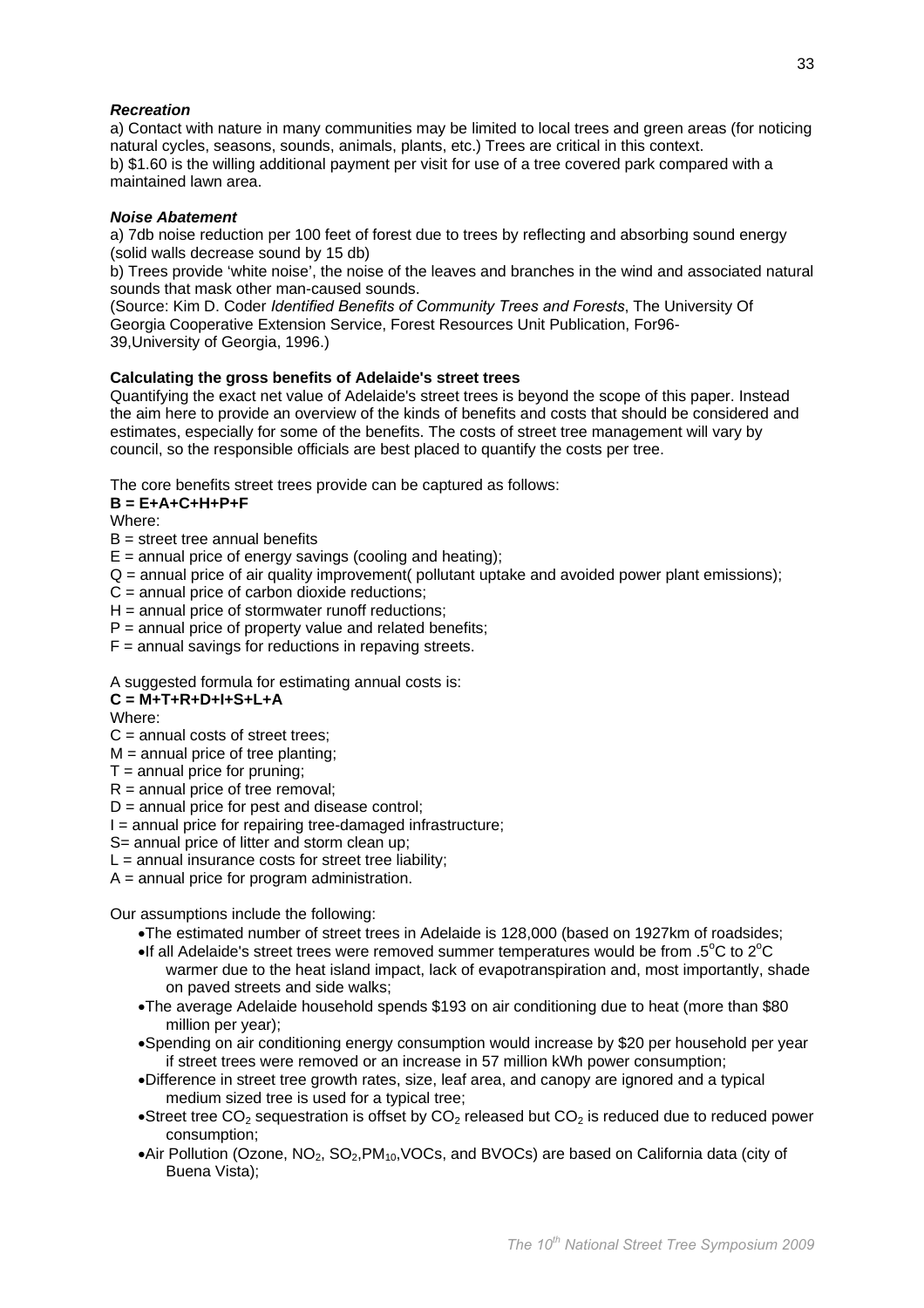- •Power supply in Adelaide is 50 -50 gas and petroleum with .2299 grams carbon per kWh for petroleum and .1562 grams carbon per kWh for gas;
- •Street trees contribute 1 percent to average house values (studies suggest 1 to 3 percent) and the average house is \$145,000;
- •Air quality price is based on average market value of pollution reduction credits in Southern California, USA:
- •In estimating residential energy use for summer cooling we ignore commercial and industrial savings, but suggest additional savings of around 40% of total residential or \$3.3 million or \$25.60 per street tree (calculation table found in the original document)

## Recalculating the Gross annual benefits for a typical Adelaide street tree

#### **Household Benefits**

Energy savings \$64(Based on assessment of Killicoat et al. (2002)) Aesthetics/others \$65 (Based on assessment of Killicoat et al. (2002)) Capital appreciation \$72 (Based on a median house value of \$360,000 and assuming 2% pa appreciation)

## **Local Government Benefits**

Storm water \$6.50 (Based on assessment of Killicoat et al. (2002)) Repaving Savings \$180 (Moore 2009<sup>27</sup>

#### **Community Value**

Air Quality (reduced pollution) \$34.50 ((Based on assessment of Killicoat et al. (2002)) Reduced CO<sub>2</sub> Emissions \$1.00 (Based on assessment of Killicoat et al. (2002)) CO<sub>2</sub> Sequestration \$1.40 (based on absorption figures for a mature deciduous tree with a CO2 trading price of \$20.00 per tonne)

## Estimated Gross Benefit, \$424.40 pa

#### Assuming a 60 year average life cycle, estimated gross benefit per tree, \$25,500

All assumptions mirror those made in the Killicoat paper. Where estimates have been revised or updated, extrapolations have been made from other studies. In the absence of adequate data on tree numbers, prices, and computer modelling, the numbers remain, at best, a revised 'quesstimate'. While the authors of the original document were 'confident that the gross benefits would actually be significantly higher if a proper study could be undertaken', the likelihood of underestimation is here compounded because many of the values used are in 2002 dollars. Hopefully, the increasing significance of the economic value of trees as community assets, will challenge others to a more accurate assessment of their worth.

# **Bibliography**

Method for Calculating Carbon Sequestration by Trees in Urban and Suburban Settings. U. S. D. o. E. E. I. Administration. Washington, DC.

(2000). ESTIMATION OF THE RESIDENTIAL PRICE ELASTICITY OF DEMAND FOR WATER BY MEANS OF A CONTINGENT VALUATION APPROACH, Water Research Commission, South Africa.

(2003). Water for People, Water for Life. The United Nations World Water Development Report. Barcelona, UNESCO: 575.

Angel, J. (2007). Trees and Carbon Trading. 8th National Street Tree Symposium: 5.

Connellan, G. J. (2005). Water efficiency strategies in our cities - Their impact on Urban trees. International Society of Arboriculture (australian Chapter) National Conference. Launceston.

<sup>&</sup>lt;sup>27</sup> This calculation is the value of road surface protection only. It assumes a tree with a canopy diameter of 6m set in a two metre nature strip, with a two metre paved footpath. Hence no savings are calculated re paving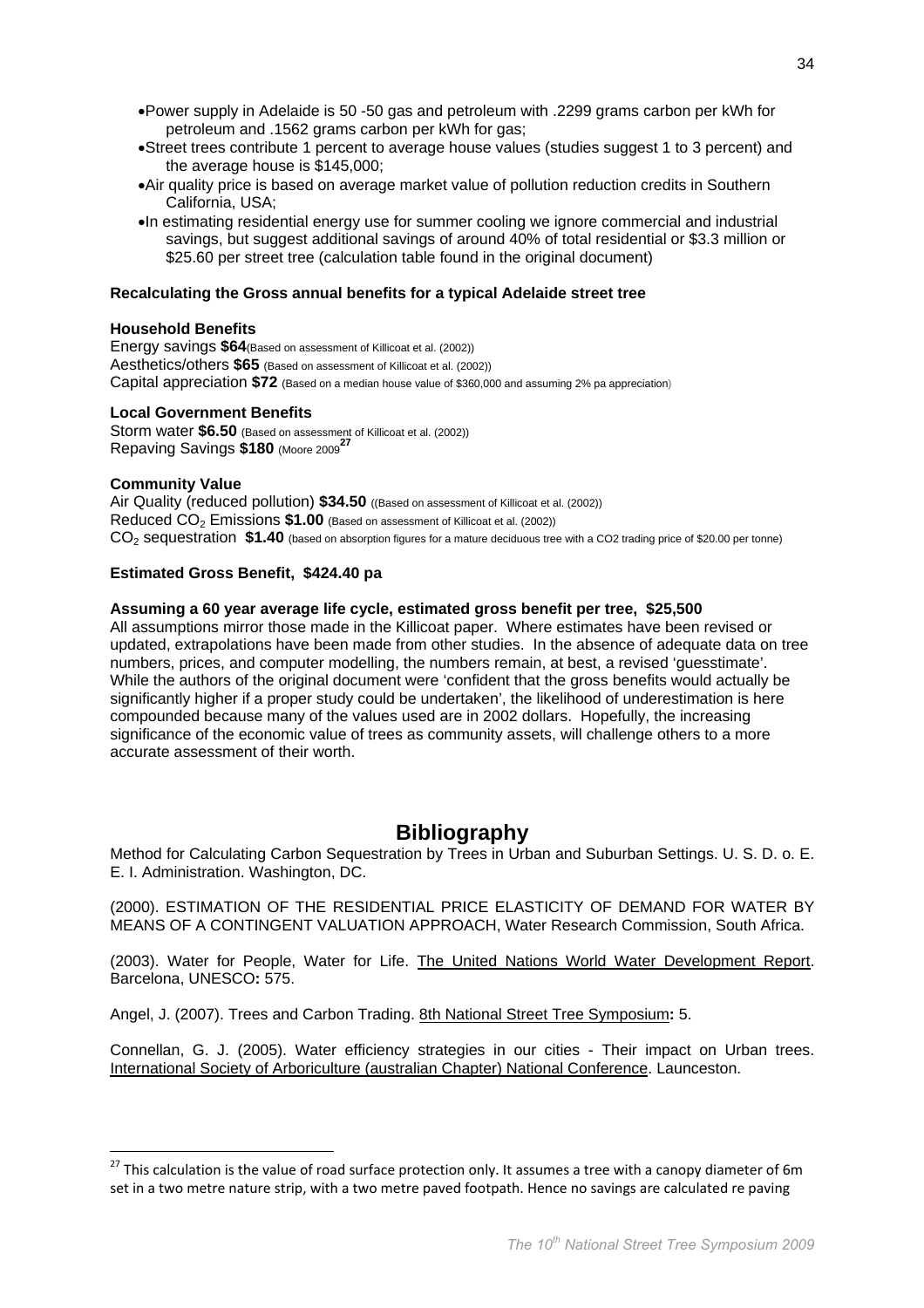Falkenmark, M. (2003). "Freshwater as Shared between Society and Ecosystems: From Divided Approaches to Integrated Challenge." Philosophical Transactions: Biological Sciences 358(1440): 2037-2049.

Flannery, T. (2008). "Now or Never A sustainable future for Australia." Quarterly Essay(31): 66.

Geof Donovan (2008). The Value of Street Trees in Portland. Oregon, USDA Forest Service PNW Research Station.

Killicoat, P., E. Puzio, et al. (2002). The Economic Value of Trees in Urban Areas: Estimating the Benefits of Adelaide's Street trees. 3rd National Street Tree Symposium: 12.

Lal, R. (2004). "Soil carbon sequestration to mitigate climate change." Geoderma 123: 1-22.

Leadbeater, S. (2006). A Community in Conflict- Discussion Paper. 7th National Street Tree Symposium: 9.

Lohr, V., C. Pearson - Mims, et al. (2004). "How urban residents rank the benefits and problems associated with trees in cities." Journal of Arboriculture 30(1): 28 -35.

McHalea, M. R., E. G. McPhersonb, et al. (2007). "The potential of urban tree plantings to be cost effective in carbon credit markets." Urban Forestry & Urban Greening 6: 49-60.

McPherson, E. G. (1998). The sacremento urban Forest Ecosytem Study: Urban Greenery Saving Greenbacks, 8th National Urban Forests Conference, Washington, DC, American Forests,

McPherson, E. G., J. R. Simpson, et al. (1999). "BENEFIT-COST ANALYSIS OF MODESTO'S MUNICIPAL URBAN FOREST." Journal of Arboriculture 25(5): 235-248.

Miller, J. R. and R. J. Hobbs (2002). "Conservation Where People Live and Work." Conservation Biology 16(2): 330-337.

Moore, G. M. (2006). Urban Trees and the Global Greenhouse. 7th National street Tree Conference, Treenet Inc: 6.

Plant, L. (2002). Constructing Root Space for Trees in Australian Cities. 3rd National Street Treenet Symposium, Treenet Inc: 5.

Rees, W. E. (1992). "Ecological footprints and appropriated carrying capacity: what urban economics leaves out." Environment and Urbanisation 4(2): 121-130.

Rees, W. E. (1995). "Achieving Sustainability: Reform or Transformation?" Journal of Planning Literature, Vol. 9, No. 4, 343-361 (1995) 9(4): 343-361.

Rees, W. E. (1996). "Revisiting carrying capacity: Area-based indicators of sustainability." Population & Environment 17(3): 195-215.

Robertson, M. and R. Walford (2000). "Views and Visions of Land Use in the United Kingdom." The Geographical Journal 166(3): 239-254.

Roetman, P. E. J. and C. B. Daniels (2008). Including Biodiversity as a Component of Sustainabilty as Australian Cities Grow; Why and How? 9th National Street Tree Symposium: 12.

Seuntjens, P., B. Nowack, et al. (2005). " Root-zone modeling of heavy metal uptake and leaching in the presence of organic ligands." Plant and Soil 265(1-2): 61-73.

Simpson, J. R. and E. G. McPherson (1996). Estimating Urban Forest Impacts on climate-mediated residential energy use. 12th Conference on Biometereology and Aerobiology. Boston, American Meteorlogical Society: 462-465.